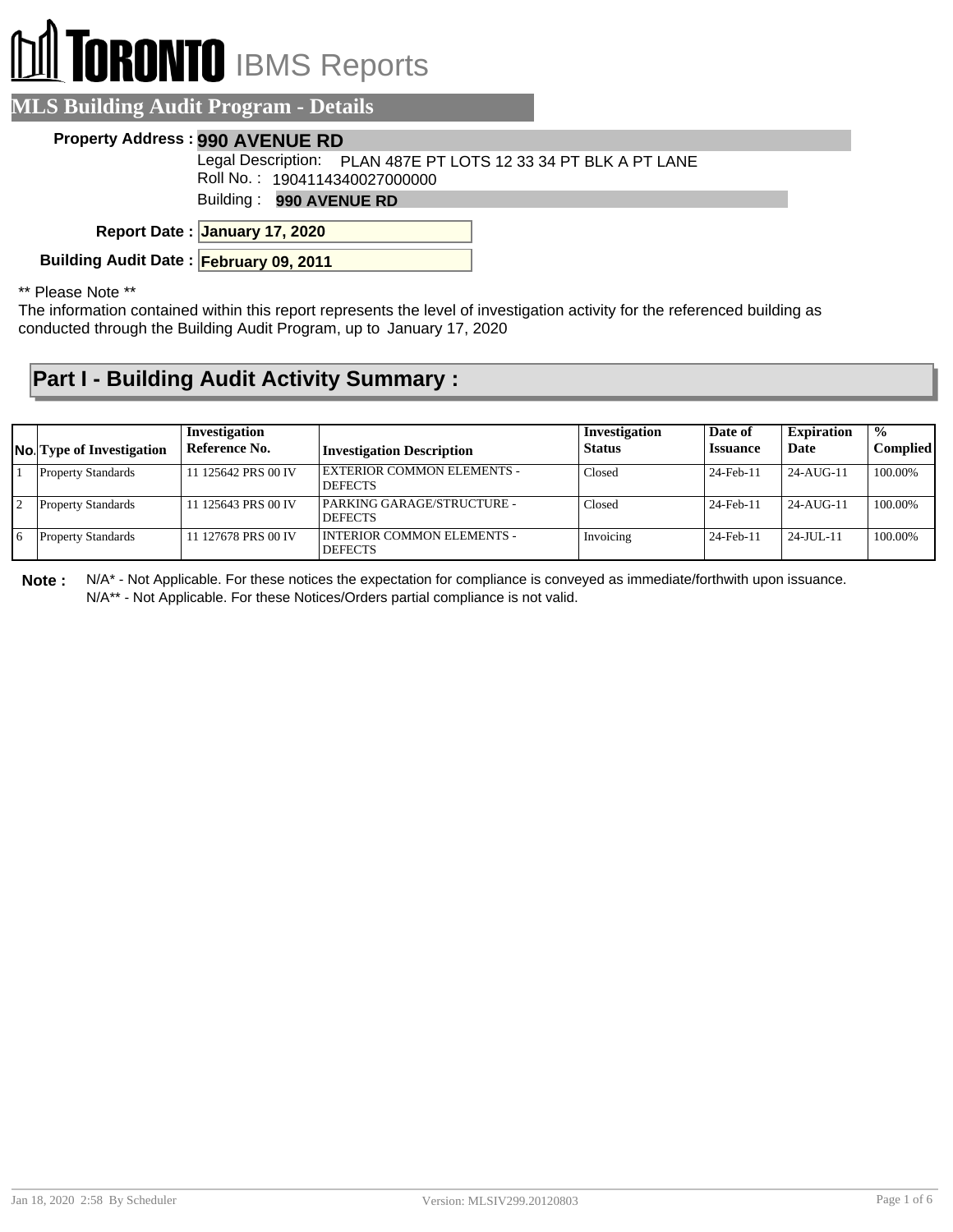## **Part II - Building Audit Details for Property Standards Orders :**

| Type of<br><b>No.</b> Investigation | ∣Investiqation<br>Reference No. | <b>Investigation Description</b>                                  | <b>Investigation Date of</b><br><b>Status</b> | <b>Issuance</b> | <b>Expiration</b><br><b>Date</b> | <b>Next Scheduled</b><br><b>Inspection Date</b> |
|-------------------------------------|---------------------------------|-------------------------------------------------------------------|-----------------------------------------------|-----------------|----------------------------------|-------------------------------------------------|
| <b>Property Standards</b>           |                                 | 111 125643 PRS 00 IV PARKING GARAGE/STRUCTURE -<br><b>DEFECTS</b> | Closed                                        | 24-Feb-11       | 24-AUG-11                        | 28-Sep-12                                       |
|                                     |                                 |                                                                   |                                               |                 |                                  |                                                 |

**0**

**21**

**No. of defects contained within the Order :**

**No. of defects that remain outstanding :**

| <b>Deficiency Details</b> |                                                                                                                                                                                                                                                                                                                                                       |                                 |                  |  |  |  |
|---------------------------|-------------------------------------------------------------------------------------------------------------------------------------------------------------------------------------------------------------------------------------------------------------------------------------------------------------------------------------------------------|---------------------------------|------------------|--|--|--|
| No.                       | <b>Violation/Defect</b>                                                                                                                                                                                                                                                                                                                               | Location                        | <b>Status</b>    |  |  |  |
| 1                         | Lighting in a garage is provided at less than 50 lux.                                                                                                                                                                                                                                                                                                 | Underground Parking Area        | Closed           |  |  |  |
| $\overline{2}$            | The parking or storage garage walls from floor level to a height of sixty (60) centimeters are not<br>painted black.                                                                                                                                                                                                                                  | Underground Parking Area        | Closed           |  |  |  |
| 3                         | The ceilings in the parking or storage garage are not impervious to water.                                                                                                                                                                                                                                                                            | Underground Parking Area        | Substantially Co |  |  |  |
| 4                         | The parking or storage garage ceiling are not painted white.                                                                                                                                                                                                                                                                                          | Underground Parking Area        | Closed           |  |  |  |
| 5                         | The columns in the parking or storage garage are not maintained free of holes, breaks or cracks.                                                                                                                                                                                                                                                      | Underground Parking Area        | Closed           |  |  |  |
| 6                         | The columns in the parking or storage garage are not impervious to water.                                                                                                                                                                                                                                                                             | Underground Parking Area        | Closed           |  |  |  |
| 7                         | The parking or storage garage columns are not painted white from sixty (60) centimeters above<br>floor level.                                                                                                                                                                                                                                         | Underground Parking Area        | Closed           |  |  |  |
| 8                         | The parking or storage garage columns from floor level to a height of sixty (60) centimeters are<br>not painted black.                                                                                                                                                                                                                                | Underground Parking Area        | Closed           |  |  |  |
| 9                         | The parking or storage garage is used to keep junk or rubbish.                                                                                                                                                                                                                                                                                        | Underground Parking Area        | Closed           |  |  |  |
| 10                        | The electrical connections are not maintained in a safe and complete condition. Namely; Missing<br>cover plates                                                                                                                                                                                                                                       | Underground Parking Area        | Closed           |  |  |  |
| 11                        | The electrical connections are not maintained in a safe and complete condition. Namely; Loose<br>wires                                                                                                                                                                                                                                                | Underground Parking Area        | Closed           |  |  |  |
| 12                        | The floors in the parking or storage garage are not maintained free of holes, breaks or cracks                                                                                                                                                                                                                                                        | Underground Parking Area        | Closed           |  |  |  |
| 13                        | The floor drain is not maintained in good repair. Namely; missing drain covers                                                                                                                                                                                                                                                                        | <b>Underground Parking Area</b> | Closed           |  |  |  |
| 14                        | Large safe-exit arrows are not displayed on safe-exit doors 1.5 metres above the floor, measured<br>from the center of the arrow to the floor, with the arrow pointing down.                                                                                                                                                                          | Underground Parking Area        | Closed           |  |  |  |
| 15                        | Small safe-exit arrows are not prominently displayed on columns or walls 1.5 metres above the<br>floor, measured from the center of the arrow to the floor; at least every ten (10) metres along the<br>safe-exit route; at all safe-exit route decision points along the safe-exit route; and wherever a<br>safe-exit route crosses a traffic aisle. | Underground Parking Area        | Closed           |  |  |  |
| 16                        | The safe-exit door, the frame of a safe-exit door and the wall adjacent to the safe-exit door to a<br>distance of one (1) metre on both sides of the frame, and to a height of three (3) metres above the<br>floor or to the soffit above the bulkhead over the door is not the required coloured green.                                              | Underground Parking Area        | Closed           |  |  |  |
| 17                        | The mechanical ventilation system in the parking or storage garage is not on at all times or<br>otherwise controlled automatically by a carbon monoxide detection system that is located so as to<br>provide full protection.                                                                                                                         | <b>Underground Parking Area</b> | Closed           |  |  |  |
| 18                        | The walls in the parking or storage garage are not maintained free of holes, breaks or cracks.                                                                                                                                                                                                                                                        | Underground Parking Area        | Closed           |  |  |  |
| 19                        | The walls in the parking or storage garage are not impervious to water.                                                                                                                                                                                                                                                                               | <b>Underground Parking Area</b> | Substantially Co |  |  |  |
| 20                        | The parking or storage garage walls are not painted white from sixty (60) centimeters above floor<br>level.                                                                                                                                                                                                                                           | Underground Parking Area        | Closed           |  |  |  |
| 21                        | The ceilings in the parking or storage garage are not maintained free of holes, breaks or cracks.                                                                                                                                                                                                                                                     | Underground Parking Area        | Closed           |  |  |  |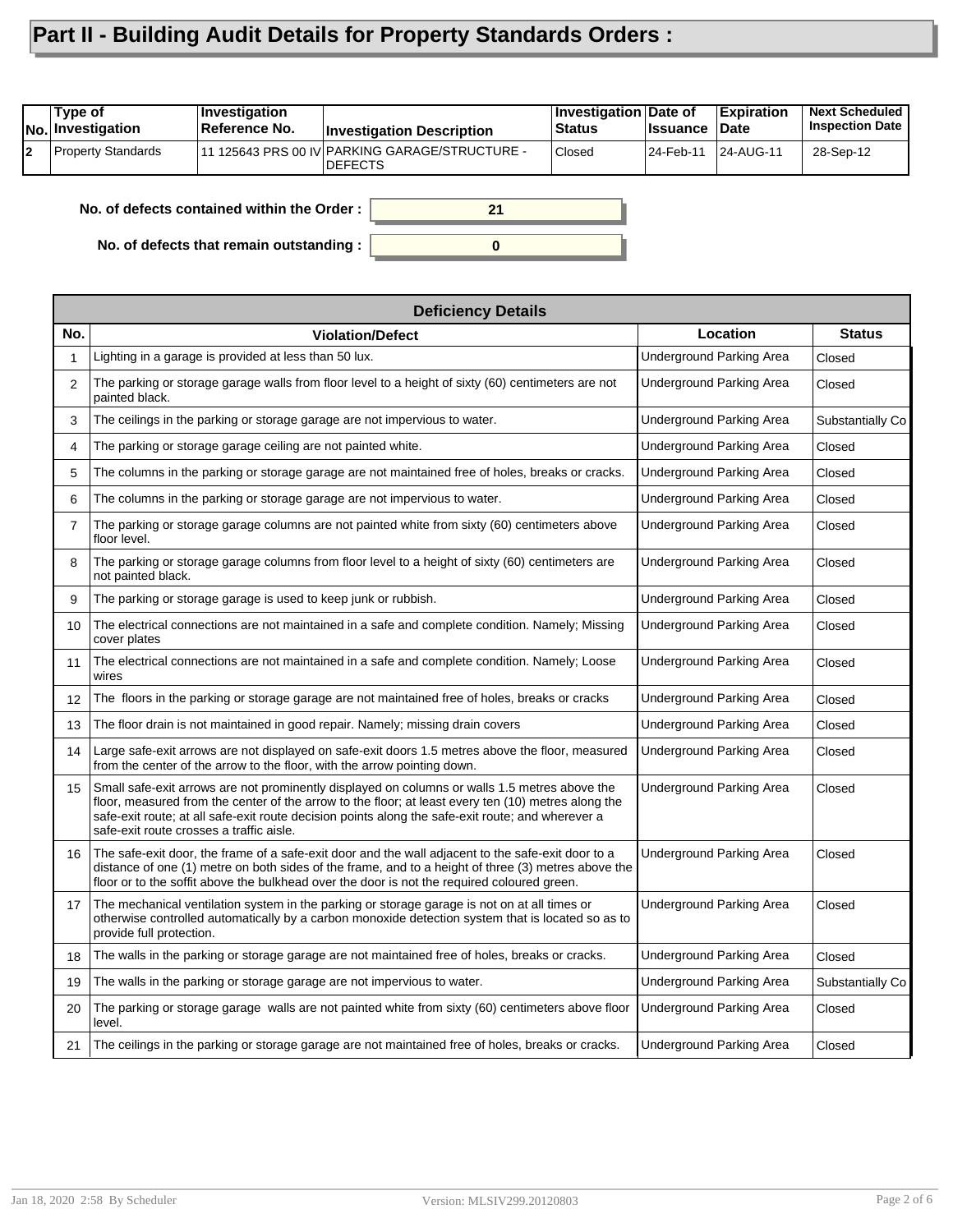|    | Tvpe of<br><b>No.</b> Investigation | <b>Investigation</b><br>Reference No. | <b>Investigation Description</b>                                  | <b>∣Investigation Date of</b><br><b>Status</b> | <b>Issuance Date</b> | <b>Expiration</b> | <b>Next Scheduled</b><br><b>Inspection Date</b> |
|----|-------------------------------------|---------------------------------------|-------------------------------------------------------------------|------------------------------------------------|----------------------|-------------------|-------------------------------------------------|
| 16 | Property Standards                  |                                       | 111 127678 PRS 00 IV INTERIOR COMMON ELEMENTS -<br><b>DEFECTS</b> | Invoicing                                      | 24-Feb-11            | 24-JUL-11         | 13-Aug-12                                       |

**0**

**21**

| No. of defects contained within the Order : |  |
|---------------------------------------------|--|
|                                             |  |

**No. of defects that remain outstanding :**

| <b>Deficiency Details</b> |                                                                                                                                                                                                                                 |                            |                  |  |  |  |  |
|---------------------------|---------------------------------------------------------------------------------------------------------------------------------------------------------------------------------------------------------------------------------|----------------------------|------------------|--|--|--|--|
| No.                       | <b>Violation/Defect</b>                                                                                                                                                                                                         | Location                   | <b>Status</b>    |  |  |  |  |
|                           | Wall(s) not maintained free of holes, cracks, damaged and deteriorated materials.                                                                                                                                               | Elevator                   | Closed           |  |  |  |  |
| $\overline{2}$            | Ceiling not maintained free of holes, cracks, damaged and deteriorated materials.                                                                                                                                               | Elevator                   | Closed           |  |  |  |  |
| 3                         | Lighting in a laundry room is provided at less than 200 lux.                                                                                                                                                                    | Laundry Room               | Closed           |  |  |  |  |
| 4                         | Immediate action has not been taken to eliminate an unsafe condition, namely excessive storage<br>in lockers.                                                                                                                   | Locker Room                | Closed           |  |  |  |  |
| 5                         | Guard has openings of a size that does not prevent the passsage of a sphere having a diameter<br>more than 100 millimetres                                                                                                      | <b>Throughout Building</b> | Closed           |  |  |  |  |
| 6                         | The location and size of openings present a hazard as they are designed with members or<br>attachments between 140 millimetres and 900 millimetres above the level protected by the quard<br>which facilitate climbing.         | Throughout Building        | Closed           |  |  |  |  |
| $\overline{7}$            | Height of the quard for the exit stairs are less than 920 millimetres measured vertically to the top<br>of the quard from a line drawn through the outside edges of the stair nosings.                                          | Throughout Building        | Closed           |  |  |  |  |
| 8                         | Height of the quard for the exit stairs are less than 1,070 millimetres around landings.                                                                                                                                        | <b>Throughout Building</b> | Closed           |  |  |  |  |
| 9                         | A window in a stairway that extends to less than 1,070 millimetres above the landing is protected<br>by a quard that is less than 1,070 millimetres high measured to the top of the quard from the<br>surface of the landing.   | Throughout Building        | Closed           |  |  |  |  |
| 10                        | Exit, public corridor or corridor is not equipped to provide illumination to an average level of not<br>less than 50 lux at all points such as angles and intersections at changes of level where there are<br>stairs or ramps. | Throughout Building        | Closed           |  |  |  |  |
| 11                        | Lighting in a service room is provided at less than 200 lux.                                                                                                                                                                    | <b>Throughout Building</b> | Substantially Co |  |  |  |  |
| 12                        | The ventilation system or unit is not regularly cleaned.                                                                                                                                                                        | Throughout Building        | Closed           |  |  |  |  |
| 13                        | Previously finished wall(s) in the public area of the property is not maintained in good repair.                                                                                                                                | Throughout Building        | Closed           |  |  |  |  |
| 14                        | Ceiling not maintained free of holes, cracks, damaged and deteriorated materials.                                                                                                                                               | <b>Throughout Building</b> | Closed           |  |  |  |  |
| 15                        | The electrical fixtures are not maintained in good working order, namely broken or missing lense<br>covers.                                                                                                                     | <b>Throughout Building</b> | Closed           |  |  |  |  |
| 16                        | The electrical receptacle are not maintained in good working order, namely missing covers.                                                                                                                                      | <b>Throughout Building</b> | Closed           |  |  |  |  |
| 17                        | Floor and/or floor covering not kept free from holes, stains, rubbish and debris.                                                                                                                                               | Throughout Building        | Closed           |  |  |  |  |
| 18                        | The plumbing system is not kept in a clean and sanitary condition, namely sink.                                                                                                                                                 | <b>Throughout Building</b> | Closed           |  |  |  |  |
| 19                        | The floor drain is not maintained in good repair, namely missing cover.                                                                                                                                                         | Throughout Building        | Closed           |  |  |  |  |
| 20                        | Wall(s) not maintained free of holes, cracks, damaged and deteriorated materials.                                                                                                                                               | <b>Throughout Building</b> | Closed           |  |  |  |  |
| 21                        | Previously finished wall(s) and ceilings in the public area of the property is not maintained in good<br>repair.                                                                                                                | <b>Throughout Building</b> | Closed           |  |  |  |  |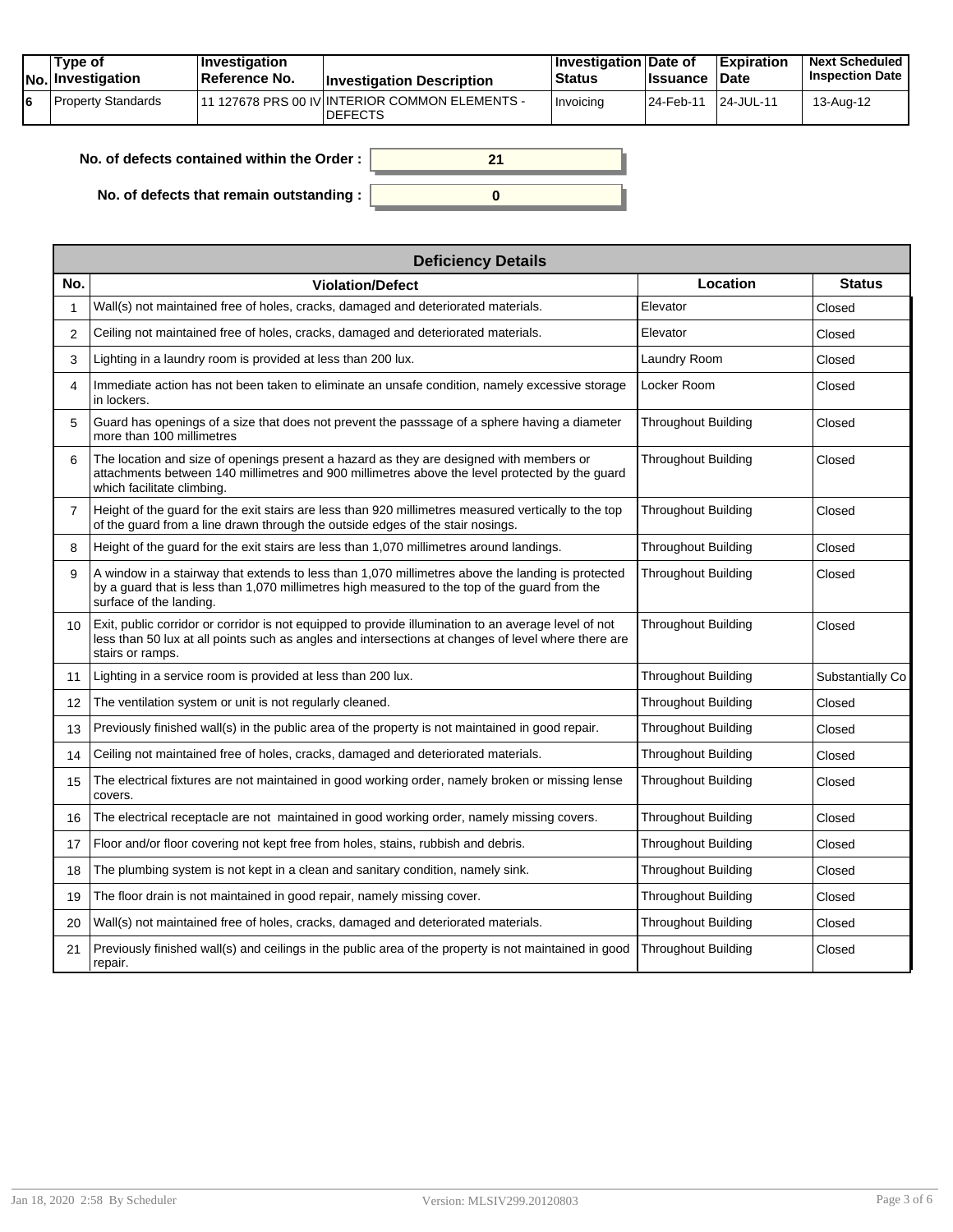| Tvpe of<br>No. Investigation | $\blacksquare$ Investigation<br>Reference No. | <b>Investigation Description</b>                                 | <b>Investigation Date of</b><br><b>Status</b> | <b>Issuance</b> | <b>Expiration</b><br><b>Date</b> | <b>Next Scheduled</b><br><b>Inspection Date</b> |
|------------------------------|-----------------------------------------------|------------------------------------------------------------------|-----------------------------------------------|-----------------|----------------------------------|-------------------------------------------------|
| Property Standards           |                                               | 11 125642 PRS 00 IV EXTERIOR COMMON ELEMENTS -<br><b>DEFECTS</b> | Closed                                        | 24-Feb-11       | <sup>1</sup> 24-AUG-11           | 15-Feb-13                                       |

| No. of defects contained within the Order: |  |
|--------------------------------------------|--|
| No. of defects that remain outstanding :   |  |

| <b>Deficiency Details</b> |                                                                                                                                                                                                                                                                                                       |                             |                  |  |  |  |
|---------------------------|-------------------------------------------------------------------------------------------------------------------------------------------------------------------------------------------------------------------------------------------------------------------------------------------------------|-----------------------------|------------------|--|--|--|
| No.                       | <b>Violation/Defect</b>                                                                                                                                                                                                                                                                               | Location                    | <b>Status</b>    |  |  |  |
|                           | Equipment/attachment appurtenant to the building is not protected from the elements by<br>paint/other protective coating, namely, the Rogers Box not secured                                                                                                                                          | Exterior                    | Closed           |  |  |  |
| 2                         | Satellite dish, or other similar structure and/or its supporting member is not maintained in a safe<br>condition.                                                                                                                                                                                     | Exterior                    | Substantially Co |  |  |  |
| 3                         | The location and size of openings present a hazard as they are designed with members or<br>attachments between 140 millimetres and 900 millimetres above the level protected by the guard<br>which facilitate climbing.                                                                               | Exterior                    | Closed           |  |  |  |
| 4                         | Required guard does not prevent the passsage of a spherical object having a diameter more than<br>100 millimetres                                                                                                                                                                                     | Exterior                    | Closed           |  |  |  |
| 5                         | Guard with a minimum height of 1,070 millimetres has not been provided at a balcony where the<br>difference in level is more than 600 millimetres                                                                                                                                                     | Exterior                    | Closed           |  |  |  |
| 6                         | Exterior steps not maintained.                                                                                                                                                                                                                                                                        | Exterior                    | Closed           |  |  |  |
| 7                         | The retaining wall is not being maintained in good repair.                                                                                                                                                                                                                                            | Exterior                    | Closed           |  |  |  |
| 8                         | The exterior walls and their components are not being maintained in good repair. Namely Spalling<br>bricks where required.                                                                                                                                                                            | Exterior                    | Closed           |  |  |  |
| 9                         | The exterior walls and their components are not being maintained in good repair.                                                                                                                                                                                                                      | Exterior                    | Closed           |  |  |  |
| 10                        | The protective/decorative finish on the exterior surfaces is not being maintained in good repair.                                                                                                                                                                                                     | Exterior                    | Closed           |  |  |  |
| 11                        | The protective/decorative finish on the exterior surfaces is not being maintained in good repair.                                                                                                                                                                                                     | Exterior                    | Closed           |  |  |  |
| 12                        | The electrical connections are not maintained in a safe and complete condition. Namely ; loose<br>wires.                                                                                                                                                                                              | Exterior                    | Substantially Co |  |  |  |
| 13                        | Eavestrough, roof gutter, flashing and/or down pipe has a deteriorated protective finish.                                                                                                                                                                                                             | Exterior                    | Closed           |  |  |  |
| 14                        | Eavestrough, roof gutter, flashing and/or down pipe not maintained in good repair.                                                                                                                                                                                                                    | Exterior                    | Closed           |  |  |  |
| 15                        | The (verandah, porch, deck, loading dock, ramp, balcony, fire escape or other similar structure,<br>and/or other appurtenant attachment) and/or the supporting structural member(s) is not<br>maintained in good repair.                                                                              | <b>Exterior Of Building</b> | Closed           |  |  |  |
| 16                        | The exterior walls and their components are not being maintained in good repair. Namely; spalling<br>brick                                                                                                                                                                                            | <b>Exterior Of Building</b> | Closed           |  |  |  |
| 17                        | The roof or one of its components is not weather tight. Namely; soffit                                                                                                                                                                                                                                | Roof Of Building            | Closed           |  |  |  |
| 18                        | Height of the guard for exit ramps and landings is less than 1,070 millimetres measured vertically<br>to the top of the quard from<br>the ramp surface where the difference in elevation between the adjacent<br>ground or floor level and the ramp is more than 600 millimetres.                     | <b>Throughout Building</b>  | Closed           |  |  |  |
| 19                        | Height of the guard for exit ramps and landings is less than 1,070 millimetres measured vertically Throughout Building<br>to the top of the guard from<br>the ramp surface where the difference in elevation between the adjacent<br>ground or floor level and the ramp is more than 600 millimetres. |                             | Closed           |  |  |  |
| 20                        | In a dwelling unit, a window located more than 2,000 millimetres above grade opens within 1,500<br>millimetres of the floor not leading to a balcony does not employ a controlled sash operation to<br>restrict, when engaged, the opening of the operable sash to not more than 100 millimetres.     | Throughout Building         | Substantially Co |  |  |  |
| 21                        | A retaining wall exceeding 1,000 millimetres in exposed height is not protected by a guard on the<br>open side where access is provided.                                                                                                                                                              | <b>Throughout Building</b>  | Closed           |  |  |  |
| 22                        | Guard has openings of a size that does not prevent the passsage of a sphere having a diameter<br>more than 100 millimetres                                                                                                                                                                            | <b>Throughout Building</b>  | Closed           |  |  |  |
| 23                        | The location and size of openings present a hazard as they are designed with members or<br>attachments between 140 millimetres and 900 millimetres above the level protected by the guard<br>which facilitate climbing.                                                                               | <b>Throughout Building</b>  | Closed           |  |  |  |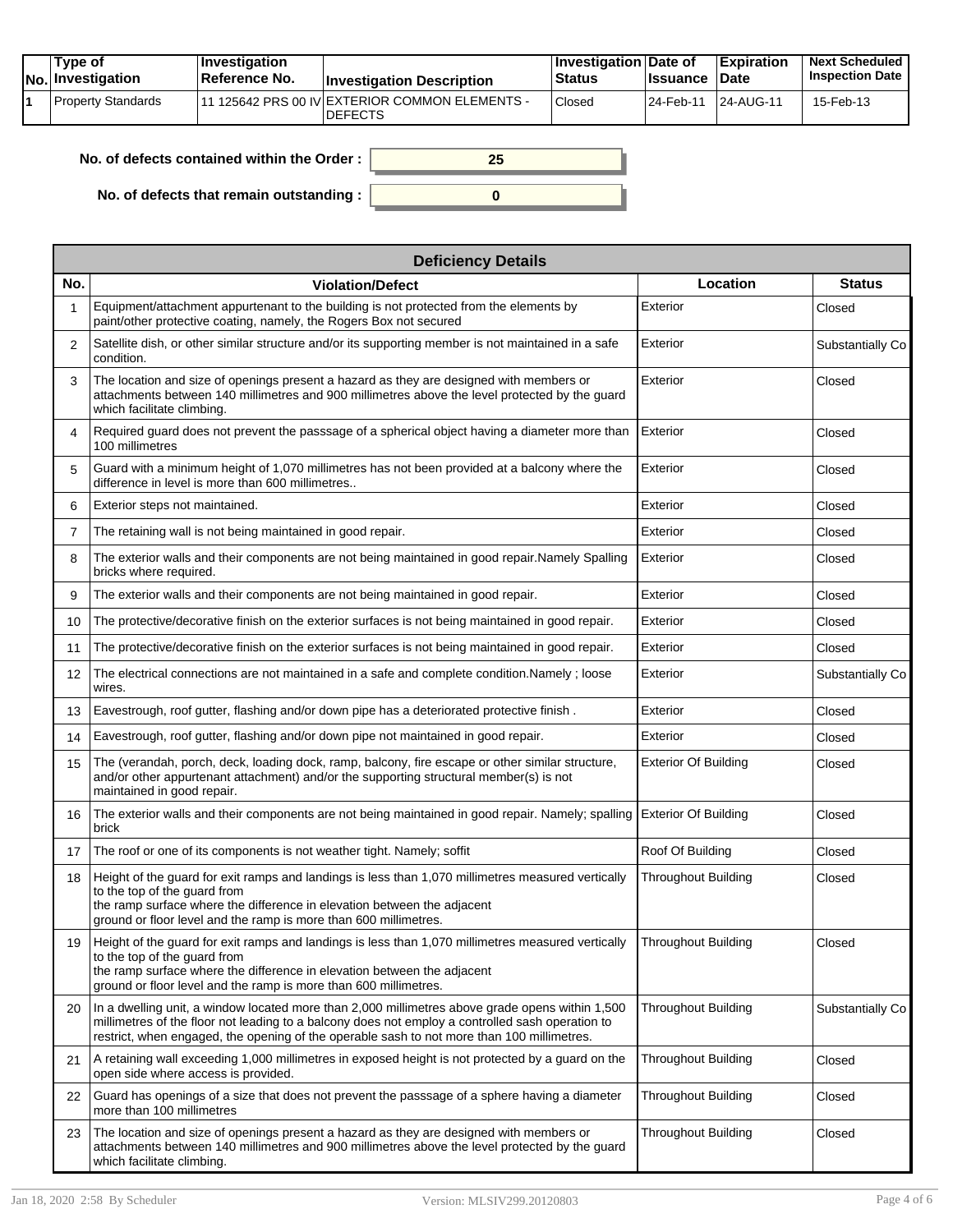| 24 ' | The location and size of openings present a hazard as they are designed with members or<br>attachments between 140 millimetres and 900 millimetres above the level protected by the quard<br>which facilitate climbing. | Throughout Building        | Closed |
|------|-------------------------------------------------------------------------------------------------------------------------------------------------------------------------------------------------------------------------|----------------------------|--------|
| 25   | The location and size of openings present a hazard as they are designed with members or<br>attachments between 140 millimetres and 900 millimetres above the level protected by the guard<br>which facilitate climbing. | <b>Throughout Building</b> | Closed |